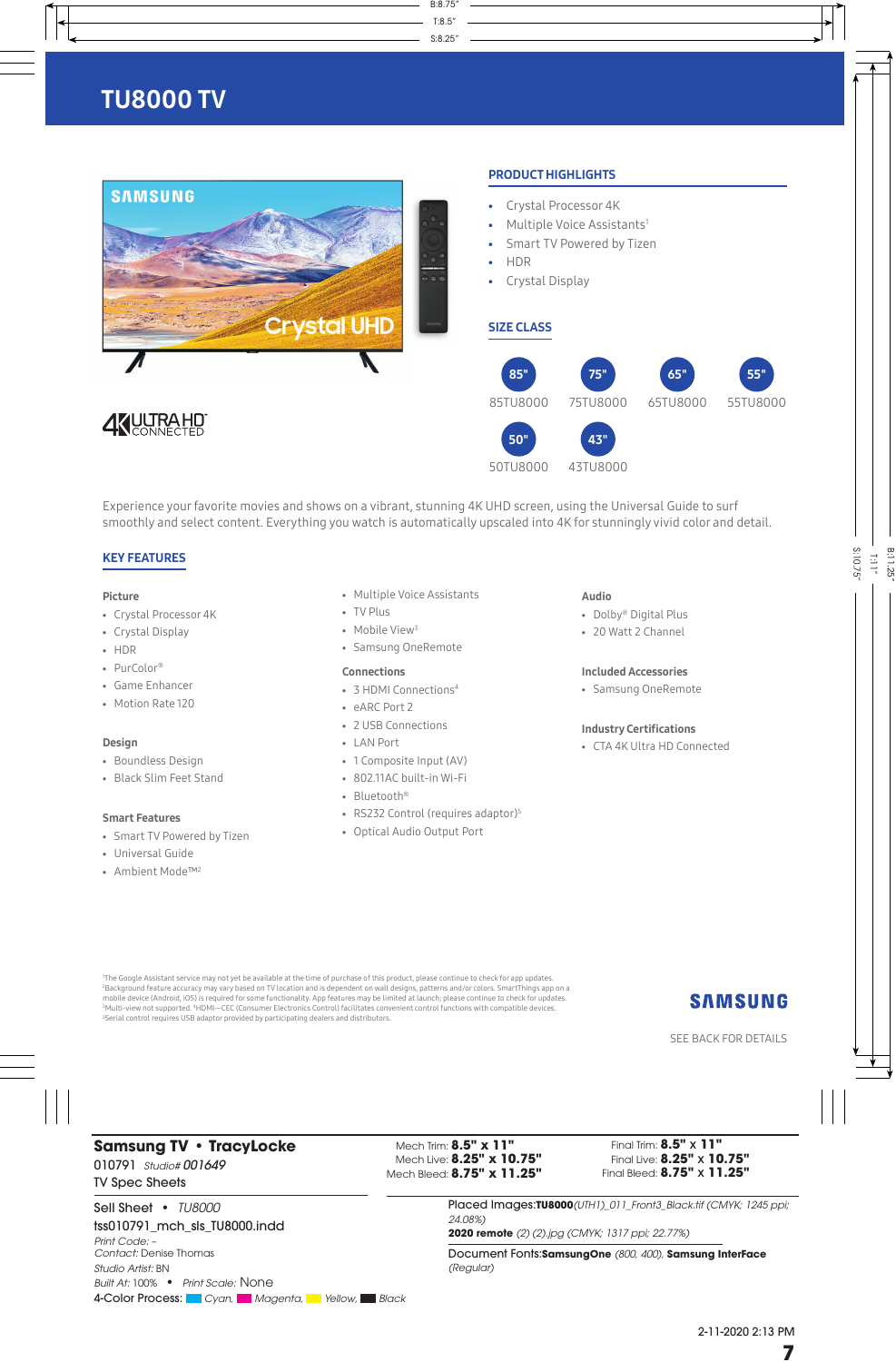## **KEY FEATURES** (page 1 of 2)

#### **PICTURE**

#### Crystal Processor 4K

This ultra-fast processor transforms everything you watch into stunning 4K.

#### Crystal Display

Experience crystal-clear colors that are fine-tuned to deliver a naturally crisp and vivid picture.

#### PurColor®

Experience colors that are fine-tuned to deliver a naturally beautiful picture.

#### Game Enhancer

The TV automatically adjusts settings to help games run smoothly.

Motion Rate 120 Smooth action on fast-moving content.

#### HDR Formats Supported

HDR10 (Static MetaData), HDR10+ (Dynamic MetaData), HLG (Hybrid Log Gamma). All Samsung 4K UHD TVs also meet the CTA HDR-Compatible Definition.

#### **DESIGN**

#### Boundless Design

An ultra-thin bezel on all sides for a stunningly clean look.

#### SMART FEATURES

S:8.25"

T:8.5"

B:8.75"

Smart TV Powered by Tizen Go beyond Smart TV with next-gen apps, super-easy control and

a host of enhancements that elevate the TV-watching experience.

#### Universal Guide

One simple on-screen guide organizes your streaming and live TV content, while also making recommendations.

#### Ambient Mode™

Complements your space by turning a blank screen into enticing visuals or at-a-glance news.

#### Multiple Voice Assistants

Built-in Alexa, the Google Assistant and Bixby voice assistants let you control your TV with your voice, get information and do so much more.

#### TV Plus

Enjoy your favorite content through virtual channels.

#### Mobile View

Easily send smartphone content to your TV to simultaneously display live and casted content, share photos or visualize music.

#### Samsung OneRemote

The sleek and slim OneRemote automatically detects and controls all compatible connected devices and content.

### **SAMSUNG**

S:10.75"

T:11"

B:11.25"

### **Samsung TV • TracyLocke** 010791*Studio# 001649* TV Spec Sheets

Sell Sheet **•** *TU8000* tss010791\_mch\_sls\_TU8000.indd *Print Code:* – *Contact:* Denise Thomas *Studio Artist:* BN *Built At:* 100% **•** *Print Scale:* None 4-Color Process: Cyan, Magenta, Black

Mech Trim: **8.5" x 11"** Mech Live: **8.25" x 10.75"** Mech Bleed: **8.75" x 11.25"**

Final Trim: **8.5"** x **11"** Final Live: **8.25"** x **10.75"** Final Bleed: **8.75"** x **11.25"**

Placed Images:*None*

Document Fonts:**SamsungOne** *(800, 400)*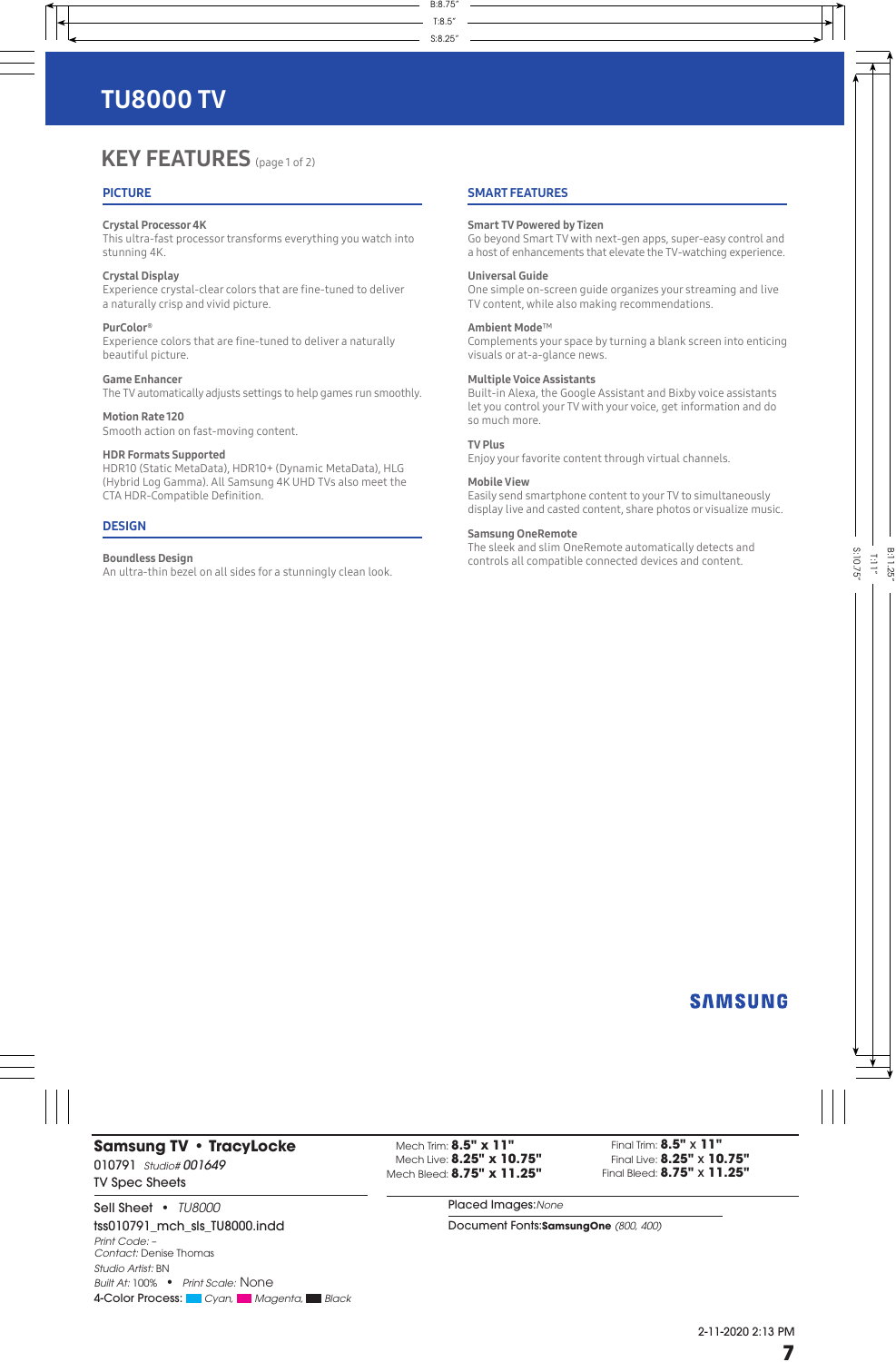## KEY FEATURES (page 2 of 2)

### **CONNECTIONS**

#### HDMI

Enjoy higher-quality audio and video with an HDMI connection that transmits both signals over a single cable. Compatible with next-generation Ultra HD Blu-ray™ players and HDR content decoding. Includes 1 Audio Return Channel (ARC).

#### Wi-Fi

Enjoy your favorite on-demand content seamlessly through your existing network with built-in Wi-Fi (802.11AC).

#### AUDIO

#### Dolby® Digital Plus

Enjoy the ultimate digital sound quality on all your favorite movies, TV shows and streaming content. Dolby Digital Plus optimizes your entertainment experience with enhanced sound richness and clarity.

#### INCLUDED ACCESSORIES

Samsung OneRemote TM-2050A (Black)

#### INDUSTRY CERTIFICATIONS

#### 4K Ultra HD Connected

S:8.25"

T:8.5"

B:8.75"

All Samsung 2019 4K UHD and QLED televisions comply with the CTA 4K Ultra High-Definition Connected definition requirements. The trade organization known as the Consumer Technology Association (CTA™) is considered an industry authority on engineering standards for consumer electronics in the United States. Visit www.cta.tech for more information.

## **SAMSUNG**

S:10.75"

T:11"

B:11.25"

### **Samsung TV • TracyLocke** 010791*Studio# 001649* TV Spec Sheets

Sell Sheet **•** *TU8000* tss010791\_mch\_sls\_TU8000.indd *Print Code:* – *Contact:* Denise Thomas *Studio Artist:* BN *Built At:* 100% **•** *Print Scale:* None 4-Color Process: Cyan, Magenta, Black

Mech Trim: **8.5" x 11"** Mech Live: **8.25" x 10.75"** Mech Bleed: **8.75" x 11.25"**

Final Trim: **8.5"** x **11"** Final Live: **8.25"** x **10.75"** Final Bleed: **8.75"** x **11.25"**

Placed Images:*None*

Document Fonts:**SamsungOne** *(800, 400)*

2-11-2020 2:13 PM **7**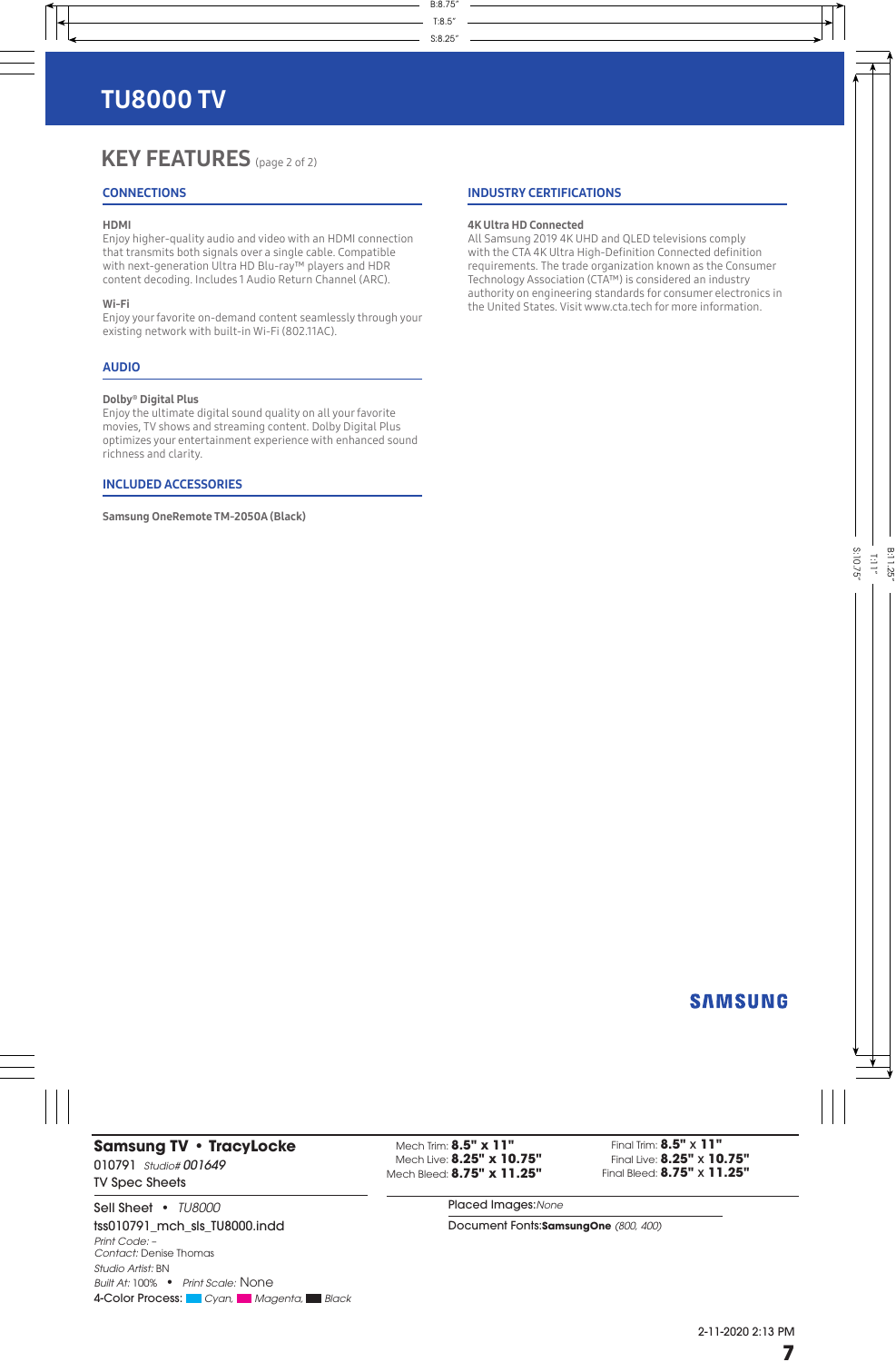## MODELS

MODEL: QN85TU8000 ORDER CODE: QN85TU8000AFXZA

#### SCREEN SIZE CLASS: 85"

SCREEN DIAGONAL MEASUREMENT: 84.5"

UPC CODE: 887276411132

COUNTRY OF ORIGIN: Mexico

#### DIMENSIONS (INCHES W x H x D):

- TV WITHOUT STAND:  $74.6 \times 42.7 \times 2.5$
- TV WITH STAND:  $74.6 \times 46.7 \times 15.4$
- SHIPPING:  $82.3 \times 49.1 \times 10.2$
- **STAND FOOTPRINT:** 3.1 x 10.9 x 15.4

#### WEIGHT (LB):

- TV WITHOUT STAND: 88.6
- TV WITH STAND: 91.1
- **SHIPPING:** 124.6

#### VESA SUPPORT: Yes

- ACCESSORIES INCLUDED IN BOX:
- REMOTE MODEL: TM-2050A (Black)

MODEL: QN75TU8000 ORDER CODE: QN75TU8000AFXZA

SCREEN SIZE CLASS: 75"

S:8.25"

T:8.5"

B:8.75"

#### SCREEN DIAGONAL MEASUREMENT: 74.5"

UPC CODE: 887276397733

#### COUNTRY OF ORIGIN: Mexico

#### DIMENSIONS (INCHES W x H x D):

- TV WITHOUT STAND: 65.9 x 37.7 x 2.4
- TV WITH STAND:  $65.9 \times 41.3 \times 13.4$
- SHIPPING:  $72.4 \times 44 \times 7.8$
- **STAND FOOTPRINT:** 3.1 x 10.9 x 15.4
- 

#### WEIGHT (LB):

- TV WITHOUT STAND: 67
- TV WITH STAND: 67.9
- **SHIPPING:** 107.6

#### VESA SUPPORT: Yes

- ACCESSORIES INCLUDED IN BOX:
- REMOTE MODEL: TM-2050A (Black)

### **SAMSUNG**

### **Samsung TV • TracyLocke** 010791*Studio# 001649* TV Spec Sheets

Sell Sheet **•** *TU8000* tss010791\_mch\_sls\_TU8000.indd *Print Code:* – *Contact:* Denise Thomas *Studio Artist:* BN *Built At:* 100% **•** *Print Scale:* None 4-Color Process: Cyan, Magenta, Black

Mech Trim: **8.5" x 11"** Mech Live: **8.25" x 10.75"** Mech Bleed: **8.75" x 11.25"**

Final Trim: **8.5"** x **11"** Final Live: **8.25"** x **10.75"** Final Bleed: **8.75"** x **11.25"**

Placed Images:*None*

Document Fonts:**SamsungOne** *(800, 400),* **Minion Pro** *(Regular)*

2-11-2020 2:13 PM **7**

S:10.75" T:11" B:11.25"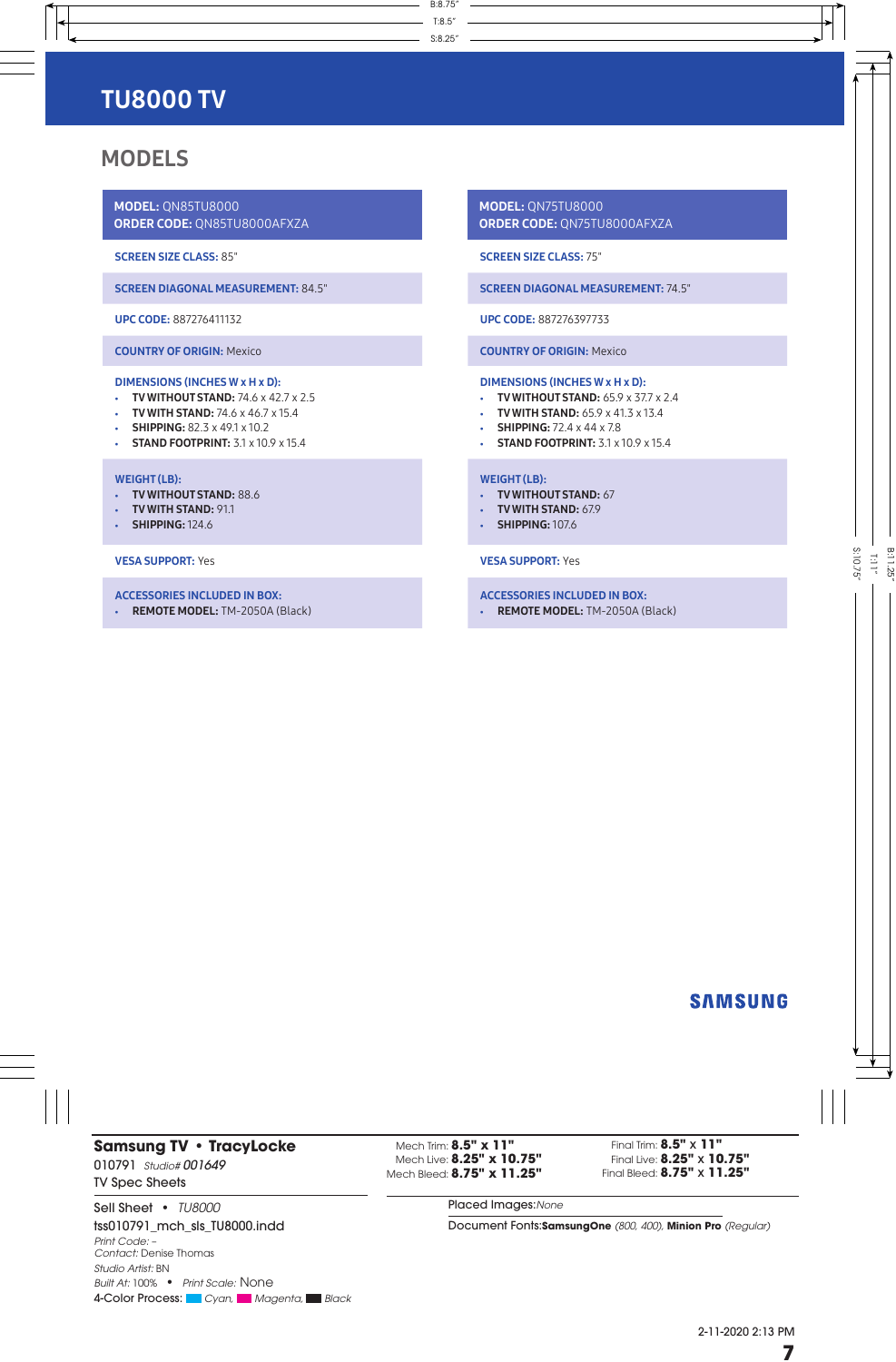## MODELS

MODEL: QN65TU8000 ORDER CODE: QN65TU8000AFXZA

#### SCREEN SIZE CLASS: 65"

SCREEN DIAGONAL MEASUREMENT: 64.5"

#### UPC CODE: 887276397726

COUNTRY OF ORIGIN: Mexico

#### DIMENSIONS (INCHES W x H x D):

- TV WITHOUT STAND:  $57.1 \times 32.7 \times 2.4$
- TV WITH STAND:  $57.1 \times 35.7 \times 11.1$
- SHIPPING:  $63.2 \times 37.9 \times 7.2$
- STAND FOOTPRINT:  $2.6 \times 7.9 \times 11.1$

#### WEIGHT (LB):

- TV WITHOUT STAND: 45.4
- TV WITH STAND: 46.1
- **SHIPPING: 63.1**

#### VESA SUPPORT: Yes

- ACCESSORIES INCLUDED IN BOX:
- REMOTE MODEL: TM-2050A (Black)

MODEL: QN55TU8000 ORDER CODE: QN55TU8000AFXZA

#### SCREEN SIZE CLASS: 55"

S:8.25"

T:8.5"

B:8.75"

#### SCREEN DIAGONAL MEASUREMENT: 54.6"

#### UPC CODE: 887276397719

#### COUNTRY OF ORIGIN: Mexico

#### DIMENSIONS (INCHES W x H x D):

- **TV WITHOUT STAND:** 48.4 x 27.8 x 2.4
- TV WITH STAND: 48.4 x 30.8 x 9.9
- SHIPPING:  $54.6 \times 33.2 \times 6.2$
- STAND FOOTPRINT:  $3 \times 7.6 \times 9.9$

#### WEIGHT (LB):

- **TV WITHOUT STAND: 30.6**
- TV WITH STAND: 31.3
- SHIPPING: 43
- 

#### VESA SUPPORT: Yes

- ACCESSORIES INCLUDED IN BOX:
- REMOTE MODEL: TM-2050A (Black)

### **SAMSUNG**

### **Samsung TV • TracyLocke** 010791*Studio# 001649* TV Spec Sheets

Sell Sheet **•** *TU8000* tss010791\_mch\_sls\_TU8000.indd *Print Code:* – *Contact:* Denise Thomas

*Studio Artist:* BN *Built At:* 100% **•** *Print Scale:* None 4-Color Process: Cyan, Magenta, Black

Mech Trim: **8.5" x 11"** Mech Live: **8.25" x 10.75"** Mech Bleed: **8.75" x 11.25"**

Final Trim: **8.5"** x **11"** Final Live: **8.25"** x **10.75"** Final Bleed: **8.75"** x **11.25"**

Placed Images:*None*

Document Fonts:**SamsungOne** *(800, 400),* **Minion Pro** *(Regular)*

2-11-2020 2:13 PM **7**

S:10.75"  $\frac{11}{4}$ <u>تج</u>